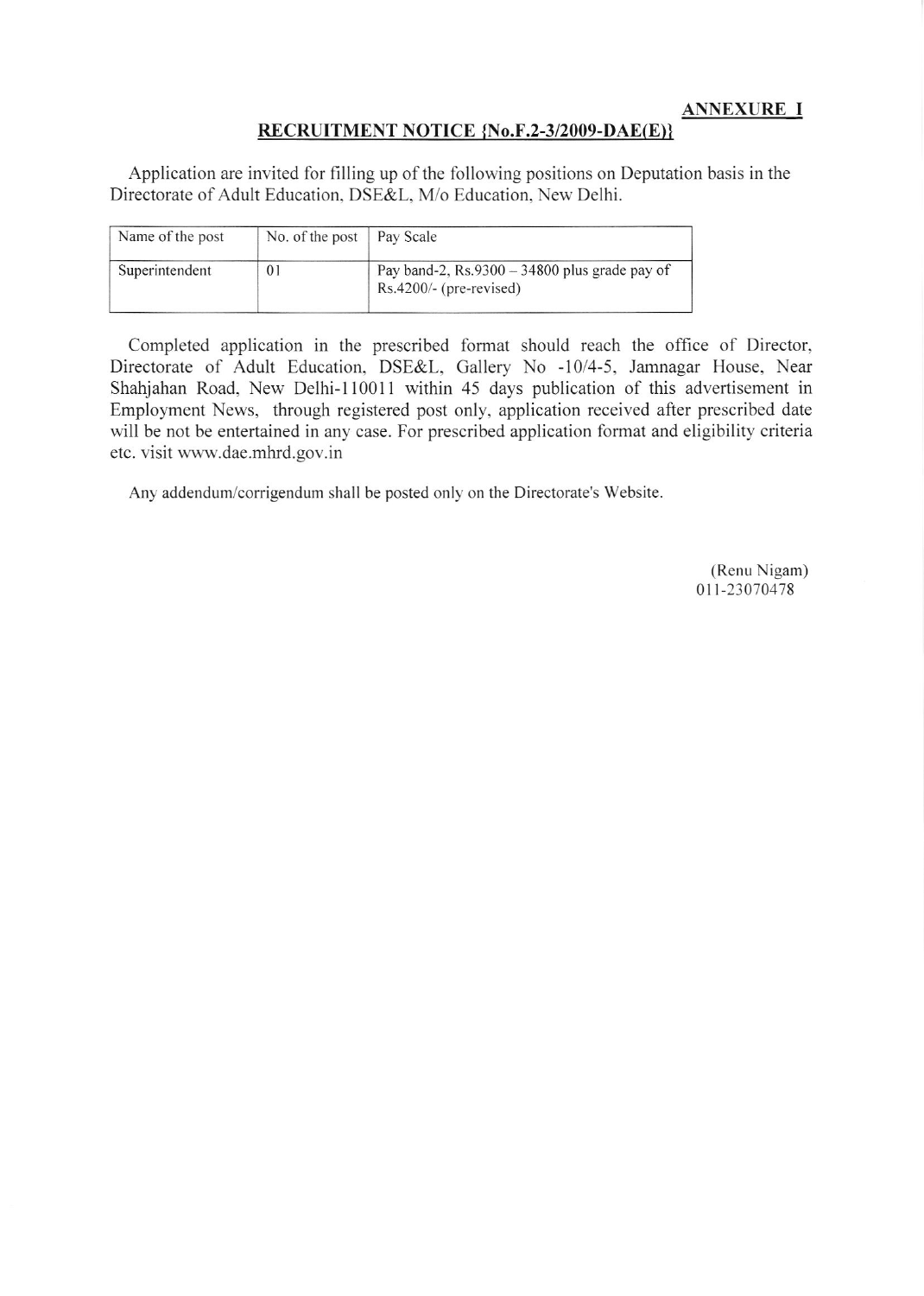# ANNEXURE-II

# No. F.  $2-3/2009 - DAE$  (E) Government of India Ministry of Education (Department of School Education  $&$  Literacy) Directorate of Adult Education

One post of Superintendent in the Directorate of Adult Education (DAE), New Delhi, a Subordinate Office of the Department of School Education and Literacy, Ministry of Education is proposed to be filled on deputation basis.

| S.No. | Name of        | Pay Scale                                                                                       | Period of                                                                                                                                                                                                                                                                                                                                                                     | Age                                                                                                                         | <b>Eligibility/Educational Qualifications</b>                                                                                                                                                                                                                                                                                                                                                                                                                                                                                                                                                                                                                                                 |  |
|-------|----------------|-------------------------------------------------------------------------------------------------|-------------------------------------------------------------------------------------------------------------------------------------------------------------------------------------------------------------------------------------------------------------------------------------------------------------------------------------------------------------------------------|-----------------------------------------------------------------------------------------------------------------------------|-----------------------------------------------------------------------------------------------------------------------------------------------------------------------------------------------------------------------------------------------------------------------------------------------------------------------------------------------------------------------------------------------------------------------------------------------------------------------------------------------------------------------------------------------------------------------------------------------------------------------------------------------------------------------------------------------|--|
|       | the Post       |                                                                                                 | Deputation                                                                                                                                                                                                                                                                                                                                                                    |                                                                                                                             |                                                                                                                                                                                                                                                                                                                                                                                                                                                                                                                                                                                                                                                                                               |  |
|       | Superintendent | Pay band-2,<br>$Rs.9300 -$<br>34800<br>plus grade<br>pay of<br>Rs.4200/-<br>$(Pre-$<br>revised) | Period of<br>deputation<br>(including shor-<br>term contract)<br>including period of<br>deputation<br>(including short)<br>term contract) in<br>another ex-cadre<br>post held<br>immediately<br>preceding this<br>appointment in the<br>same or some other<br>organization or<br>department of the<br>Central<br>Government shall<br>ordinarily not to<br>exceed three years. | Shall not be<br>exceeding<br>Fifty Six<br>$(56)$ years<br>as on the<br>closing date<br>of the<br>receipt of<br>applications | Deputation:<br>Officer under the Central or State Government or Union<br>Territories:<br>(i) holding analogous post on regular basis in the parent cadre or<br>Department; or<br>(ii) with 6 years' service in the grade rendered after appointment<br>thereto on regular basis in pay band-1, Rs. 5200-20200 and grade<br>pay of Rs. 2800 or equivalent in the parent cadre or Department;<br>or<br>(iii) With ten years; service in the grade rendered after<br>appointment thereto on regular basis in pay band -1, Rs. 5200-<br>20200 and grade pay of Rs. 2400 or equivalent in the parent cadre<br>or Department; and<br>(iv) Having two year's of experience in Establishment matters. |  |
|       |                |                                                                                                 |                                                                                                                                                                                                                                                                                                                                                                               |                                                                                                                             |                                                                                                                                                                                                                                                                                                                                                                                                                                                                                                                                                                                                                                                                                               |  |

The requirements of the post of Superintendent are given under:

Note: The period of deputation including period of deputation in another ex-cadre post held immediately preceding this appointment in the same or some other organization/Department of the Central Government shall not exceed four years. The appointment on deputation shall be governed by O.M. NO. 2/29/91 Estt. (Pay II) dated 5.1.94 issued by Department of Personnel and training as amended from time to time.

The applications in the prescribed proforma (in duplicate) should indicate name of the post applied for along with the complete and up-to-date last five years Annual Confidential Reports (ACRs) duly attested by an Officer not below the rank of Under Secretary to the Government of India may be sent so as to reach this Department at the address mentioned below within 45 days of the date of publication of this advertisement to:

### Director, Directorate of Adult Education, Department of School Education & Literacy, Ministry of Education, Gallery No -10/4-5, Jamagar House, Near Shahjahan Road, New Delhi-110011

(Renu Nigam) Head of Office Tel. No011-23070478